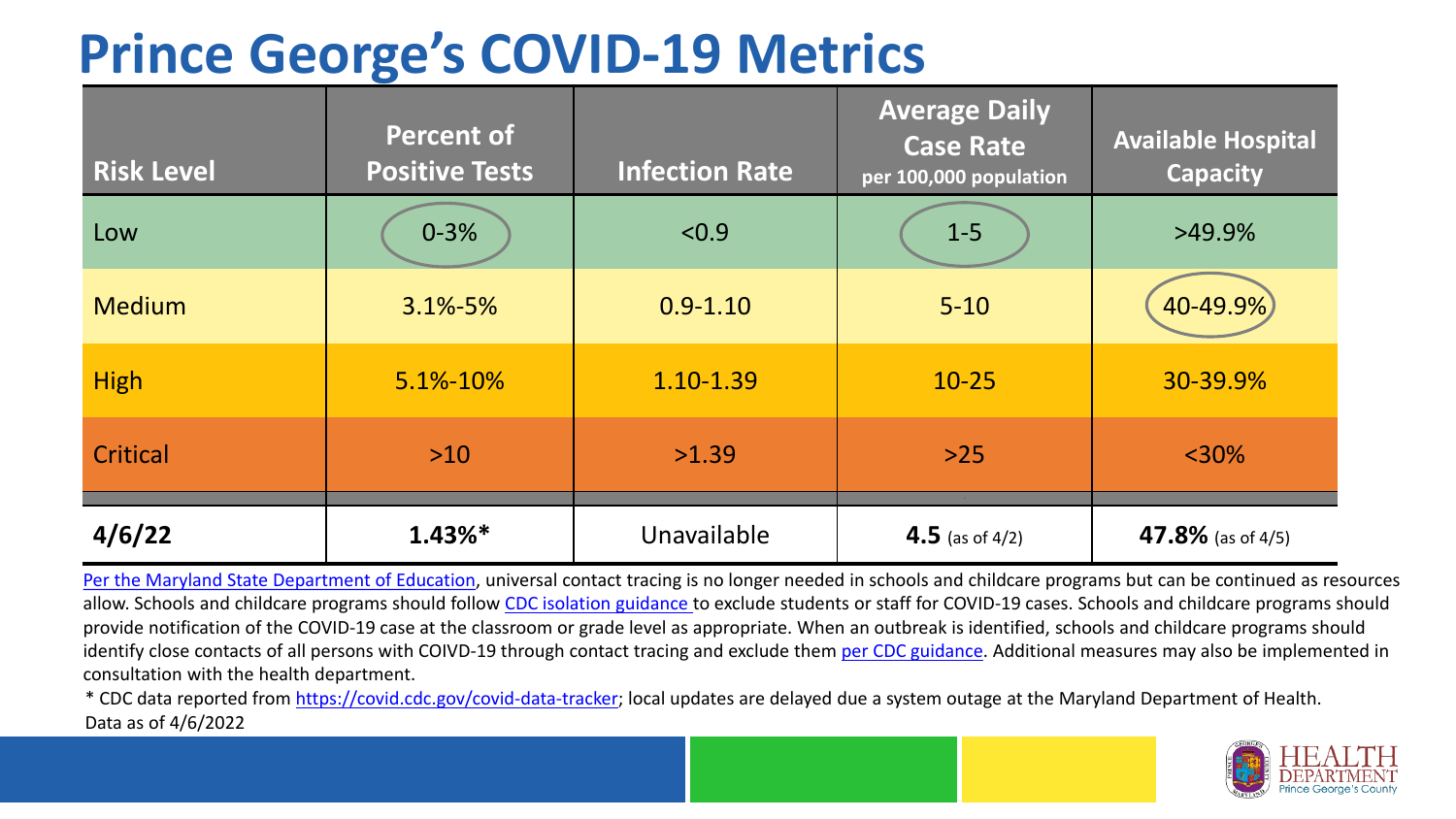## **COVID-19 Community Level and Vaccination**

Per the new [CDC COVID-19 Community Levels](https://www.cdc.gov/coronavirus/2019-ncov/science/community-levels.html#anchor_82254) and the [Maryland State Department of Education, p](https://earlychildhood.marylandpublicschools.org/system/files/filedepot/3/covid_guidance_full_080420.pdf)eople with COVID-19 symptoms, a positive test, or exposure to someone with COVID-19 should follow CDC guidance for isolation and quarantine and wear a mask regardless of the COVID-19 Community Level. According to the CDC, [vaccination](https://www.cdc.gov/coronavirus/2019-ncov/prevent-getting-sick/prevention.html) is considered the leading prevention strategy for those who are eligible.



\*\* Local vaccination data reported as of 4/6/2022

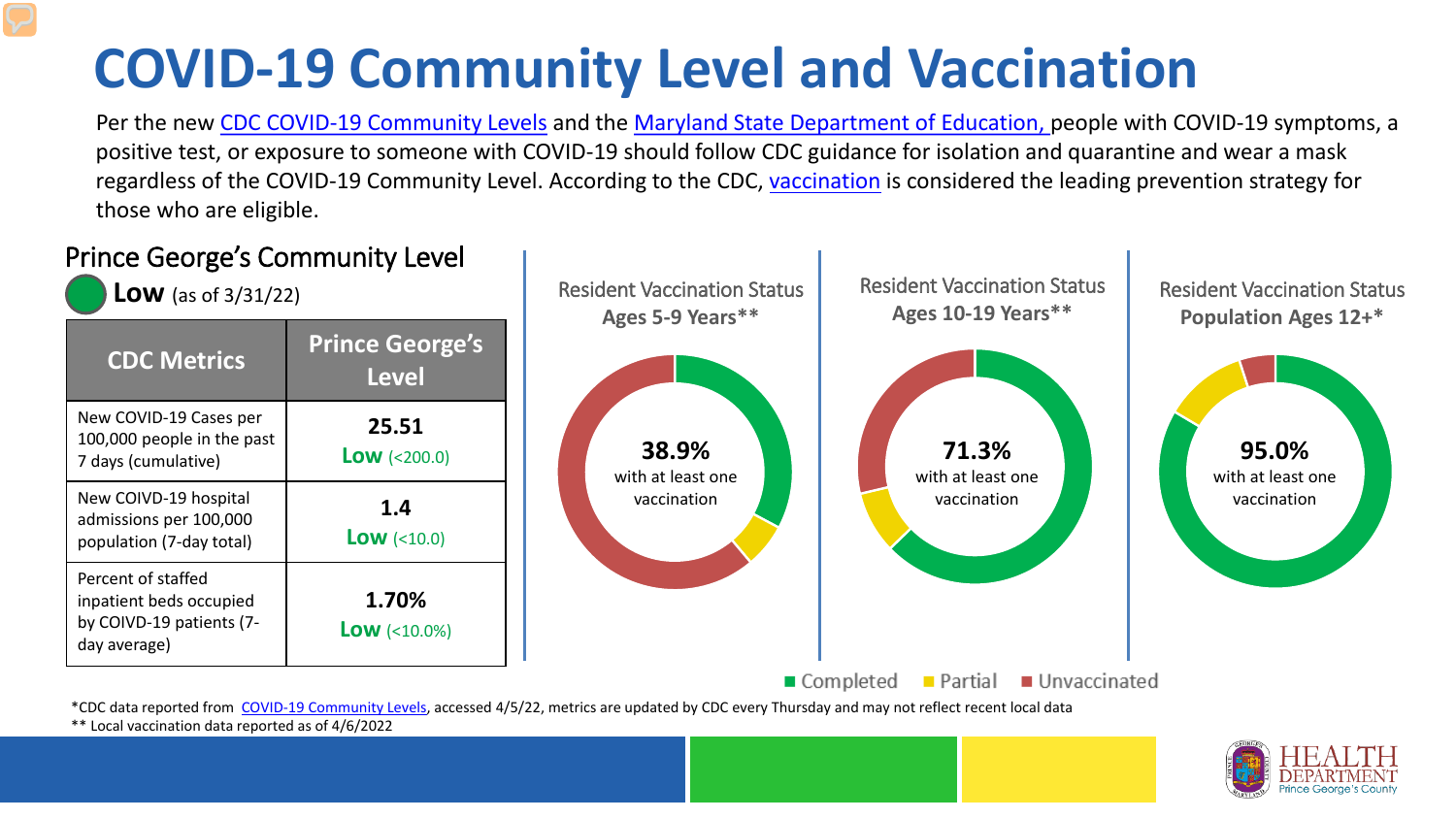## **Average Daily Case Rate** (7-day Average by test date)

**The average daily case rate at the end of last week was 4.5 new cases per 100,000 residents.** Our case rate has increased for over a week from our recent low of 2.3 cases per 100,000 residents. However, even with this increase we have remained "low risk" for over a month.

**Average New COVID-19 Cases Per Day Per 100,000 Residents**



Data as of 4/6/22